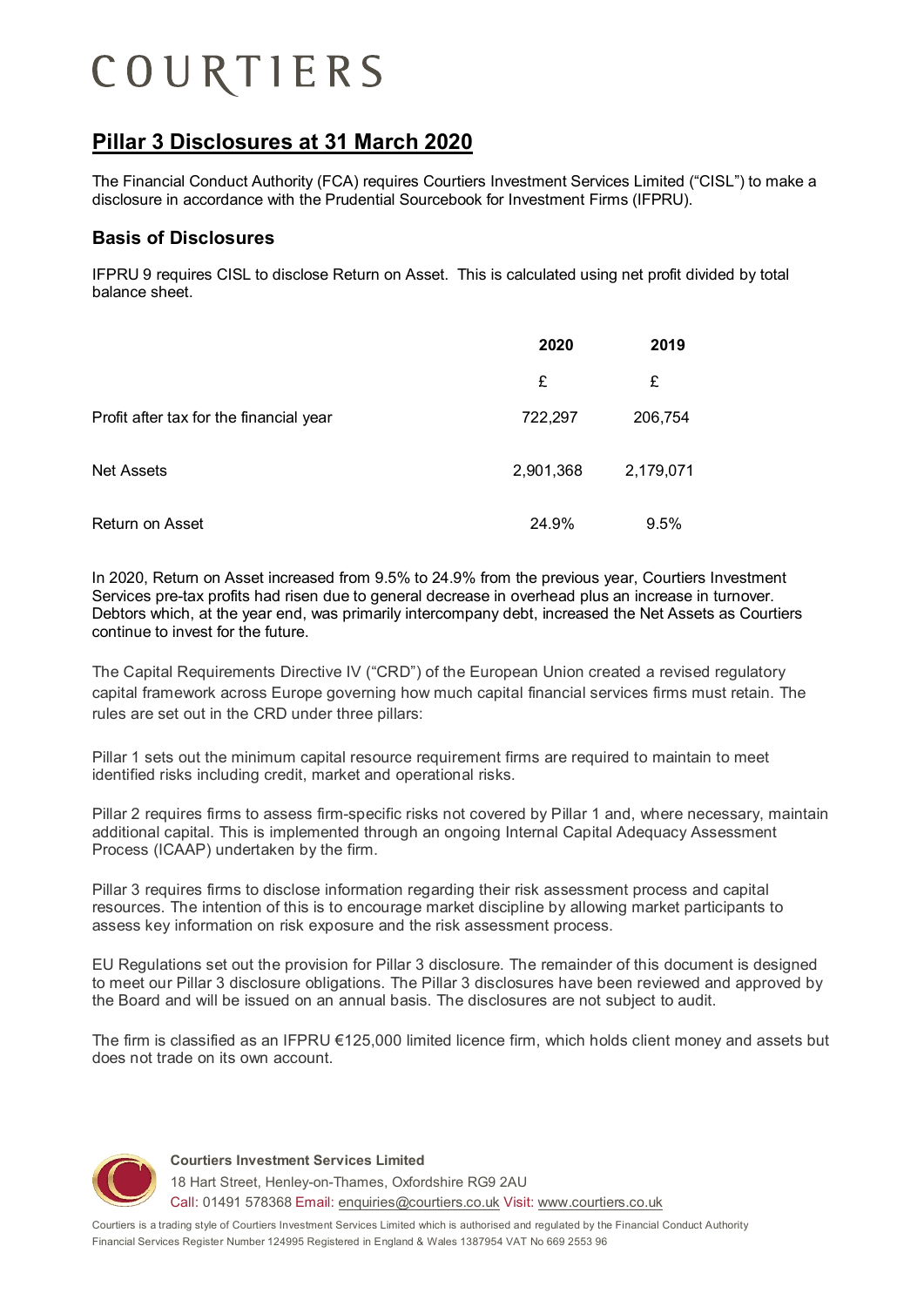In line with EU Regulation 575/20[1](#page-1-0)3<sup>1</sup> we have read through all the articles and have disclosed all items that in our opinion are relevant to CISL. All figures below are calculated in respect of CISL being the firm which is subject to EU CRR.

## **Capital Resources**

|                                                                                                          | 31st March<br>2020 |
|----------------------------------------------------------------------------------------------------------|--------------------|
|                                                                                                          | £ 000s             |
| <b>OWN FUNDS</b>                                                                                         | 2,898              |
| <b>TIER 1 CAPITAL</b>                                                                                    | 2,898              |
| <b>COMMON EQUITY TIER 1 CAPITAL</b>                                                                      | 2,898              |
| Capital instruments eligible as CET1 Capital                                                             | 227                |
| Paid up capital instruments                                                                              | 215                |
| Share premium                                                                                            | 12                 |
| Deductible deferred tax assets that rely on future profitability and arise from temporary differences    | $\mathbf{0}$       |
| Retained earnings (including profits which have been audited since 31 March 2020)                        | 2,671              |
| Previous years retained earnings                                                                         | 1,949              |
| Profit or loss attributable to owners of the parent                                                      | 722                |
| Part of interim or year-end profit not eligible (audited since 31 March 2020)                            | 0                  |
|                                                                                                          |                    |
| <b>Exposures</b>                                                                                         | 13,593             |
| Of which: Investment firms under Article 96 paragraph 2 and Article 97 of CRR                            | 13,593             |
|                                                                                                          |                    |
| RISK WEIGHTED EXPOSURE AMOUNTS FOR CREDIT, COUNTERPARTY CREDIT<br>AND DILUTION RISKS AND FREE DELIVERIES | 4,469              |
| <b>Standardised Approach (SA)</b>                                                                        | 4,469              |
| SA exposure classes excluding securitisation positions                                                   | 4.469              |

Institutions 419

Corporates 3524

Retail and the contract of the contract of the contract of the contract of the contract of the contract of the contract of the contract of the contract of the contract of the contract of the contract of the contract of the

Items associated with particular high risk

Equity 0

Other items 162

**ADDITIONAL RISK EXPOSURE AMOUNT DUE TO FIXED OVERHEADS 9,125**

0

0

<span id="page-1-0"></span> $\overline{a}$  $1$  Regulation (EU) 575/2013 on prudential requirements for credit institutions and investment firms and amending Regulation (EU) number 648/2012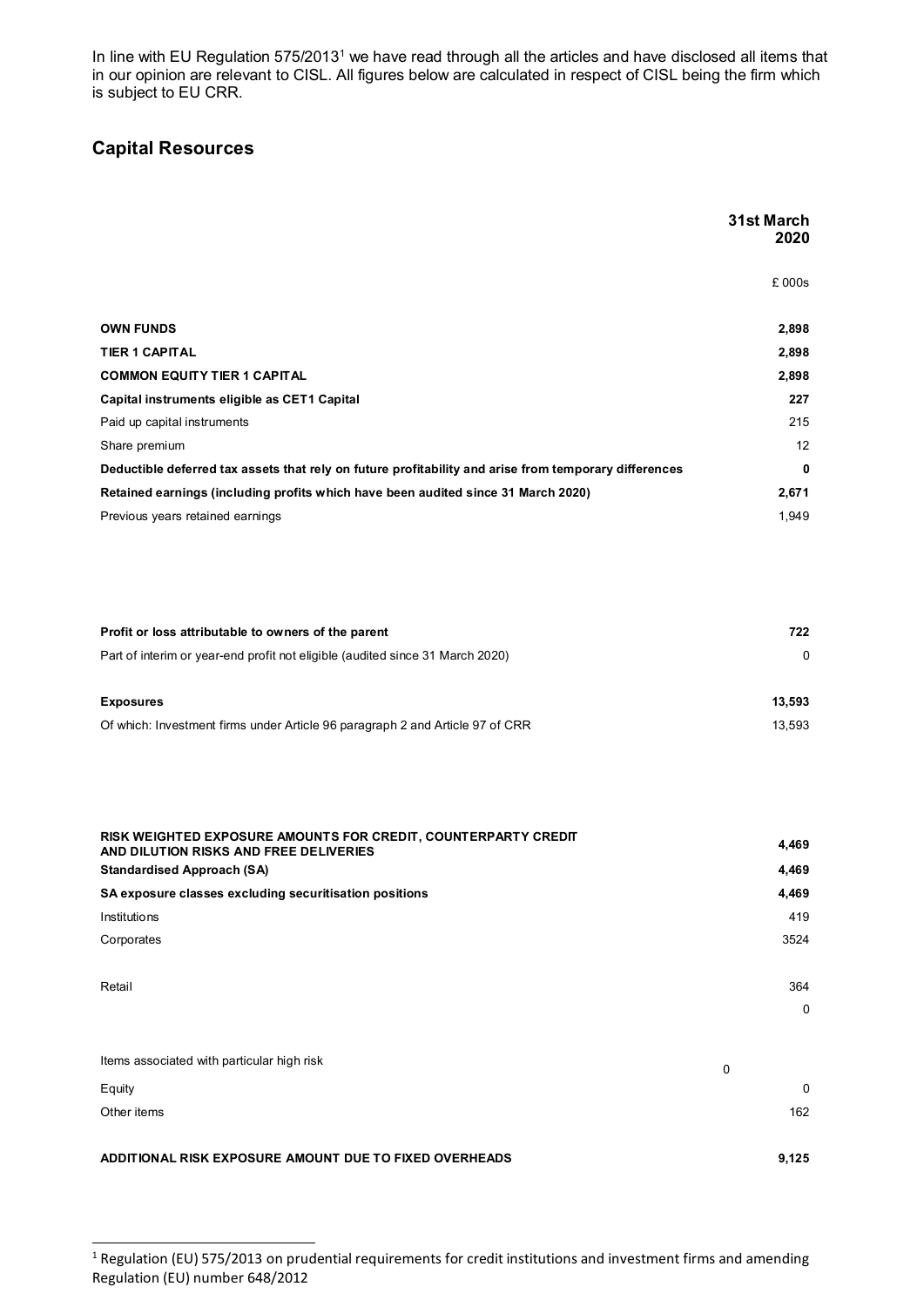#### **Summary**

| Capital resource                                                                                                                 | 2,898 |
|----------------------------------------------------------------------------------------------------------------------------------|-------|
| Capital requirement based on 8% of 13,593 (calculated exposure (being based on the most stringent of the<br>EU CRR requirements) | 1.087 |
| Surplus of Capital resource as at 31 March 2020 under Pillar 1                                                                   | 1.811 |

### **Governance**

The Directors of CISL take risk management seriously with risk and compliance being reviewed at all Board Meetings.

The risk appetite is discussed and agreed by the board and in summary there is a low risk tolerance in matters that would affect capital value, investment, the brand, customers and legislation and a medium risk tolerance in matters relating to tactical and development opportunities.

The board are satisfied that adequate reviews and processes are in place to identify risks that are material and probable that could impact the ability to achieve the company's strategic objectives.

CISL has a strong compliance department that oversees the activities in CISL.

The Head of Company Accounts and Finance is responsible for monitoring capital adequacy and generating the Internal Capital Adequacy Assessment Process (ICAAP) for review by the Board. The ICAAP is produced every year and more frequently if required.

CISL runs its own Risk Management Committee, which meet on a monthly basis and then present their findings to the Board. The Board will then act on any issues which are above their risk tolerance in order to protect the firm but not to stifle the business. The committee reviews risks and potential conflicts of interest across each business, including within the ICVC and discretionary managed model portfolios.

A review of new risks is undertaken on an annual basis and these risks are RAG-rated (red-amber-green) accordingly. Interim reviews of these risks and potential mitigating factors are undertaken quarterly.

The objective of the committee and these reviews are to identify and evaluate significant risks assess them in terms of magnitude of impact, determine a response strategy and monitor progress.

Each Risk Management Committee is comprised of the Compliance Officer, Head of Investment, Accounting and Dealing, Head of Compliance (CISL), Head of Compliance & Risk (CAML) and any other external or internal representatives as each committee deems appropriate. The Chief Executive Officer, who is also on the Board, is the only member with directorship and sits on each committee and is authorised by the Board to take any action to mitigate any risk that is considered outside the risk tolerance.

In addition, a risk review is undertaken by each department on an annual basis and these risks are also RAGrated. Interim reviews of these risks and potential mitigating factors are undertaken quarterly. These reviews cover all activities undertaken by CISL.

The Senior Management Team and the Board review all Group-wide risks with the aim of identifying the key risks to the Group. The Risk Management Committee meet quarterly. Once identified, the Board instigates a strategy to mitigate these risks with the aim of preventing them from crystallising. This is done with the assistance of the Senior Management Team.

The Senior Management Team includes one Director, Jamie Shepperd (who also holds directorship in 10 other companies) and the heads of all departments. Heads of departments are selected based on experience, skills and qualification which gives a diverse range of knowledge and the ability to achieve objective and targets.

The Board have assessed the adequacy of the risk management arrangement of the Company and consider these provide assurances that the systems are adequate with regards to the Company's profile and strategy.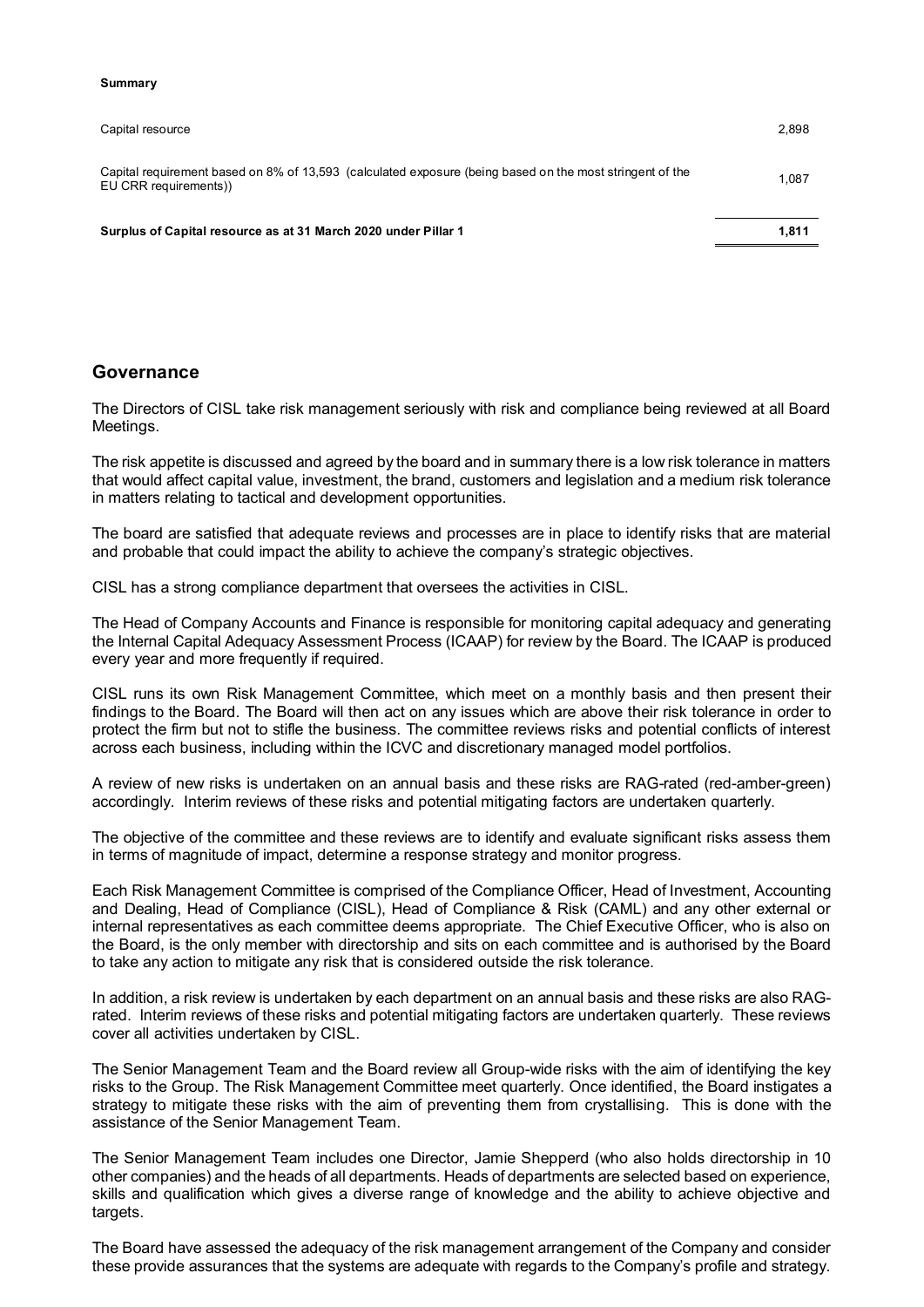The Board is also satisfied that the risk profile of the company is in line with the agreed risk tolerance and appetite.

## **Key Risks Faced**

**Operational Risk** is defined as the risk of loss arising from inadequate processes, failed processes or systems or from external events.

Operational risk is minimised by internal controls and loss mitigation tools, which includes insurance.

Operational risk can never be eradicated but can be minimised and the risk procedures mentioned in the previous section aim to do this.

Operational risk is quantified in the latest ICAAP as being £270,000 and is made up of various different elements.

**Credit Risk** is the loss suffered should a counterparty fail to perform. The capital allocated in the most recent ICAAP was £254,000 based on the pillar 1 calculation. All exposure is classified as UK-based. For accounting purposes past due is defined as an exposure not received by its contractual date. Impaired would be defined as a client or company who is unable to pay in full or there is a significant doubt.

The company adopts the standard approach for credit risk for pillar 1 purposes, for pillar 2 purpose we then assess any specific factors that would warrant an adjustment to the pillar 1 credit risk calculation.

Substantially all credit risk exposure is in the UK. It is not possible to breakdown corporate and retail classes any further.

**Market Risk –** The Company has no non basic financial instruments and therefore there is no exposure to this type of risk.

**Regulatory Risk –** Increased regulation together with the loss of FCA permissions present a risk. It is assumed that a cost of additional compliance and specialist advice of £70,000 may be incurred at some stage.

**Key Staff –** Two or three key staff could leave or become incapacitated and the cost of buying in the expertise could be £60,000 to cover the immediate issues.

**Insurance Risk** - The firm uses insurance to cover the risk to which it is exposed. The risk that in the event of a claim the insurer may not meet its obligation and leaving us with the full exposure to the risk to fund the claim, such risk include DB pension where individuals may feel that advice given was not appropriate at the time and file a complaint. The capital allocated in the most recent ICAAP was £150,000.

CISL does not normally hold foreign currency balances and consequently there are no exposures to exchange rate fluctuations.

Although changes in interest rates will impact revenue it does not present a significant risk to CISL.

**Liquidity Risk** is the risk that CISL does not have significant resources to enable it to meet obligations as they fall due. The company policy is to maintain sufficient liquidity to meet all obligations and stress testing is done as part of the ICAAP process to ensure we set the liquidity levels correctly.

**Business Risk** comprises any risk from changes in business conditions which would mean the firm may not be able to carry out its business plan. We have consider the impact of Covid as a part of the review. These risks are tested as part of the ICAAP process.

No internal capital requirement for this risk was identified in this ICAAP.

## **Capital Adequacy** –

Pillar 1 Capital Adequacy is monitored constantly.

Pillar 2 assesses internal capital adequacy via the ICAAP and this takes account of current and planned activities, stress testing and any other risks identified. The ICAAP is produced every twelve months or more frequently if deemed necessary.